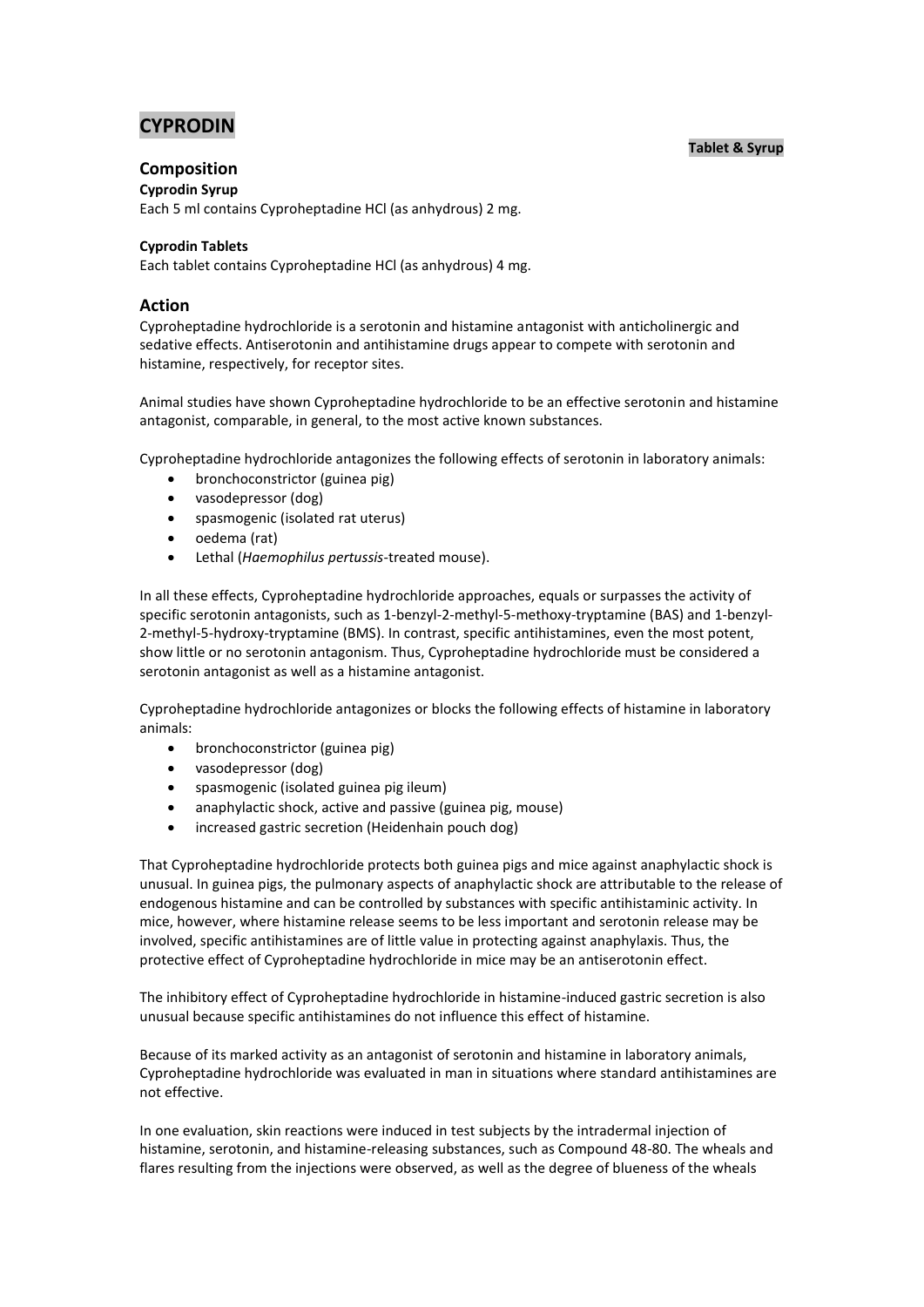produced by intravenous injection of a protein dye, Coomassie Blue. Coomassie Blue was used as an indicator of capillary leakage of plasma proteins because of its propensity for plasma binding and its safety for use in man. Cyproheptadine hydrochloride and two standard antihistamines were administered orally in moderate therapeutic doses. Only Cyproheptadine hydrochloride led to a suppression of the whealing responses and the capillary damage demonstrated by the bluing reaction.

Acute and chronic toxicity studies in various laboratory animals indicate that Cyproheptadine hydrochloride has an adequate margin of safety. In doses far greater than those in the therapeutic range, ataxia, sedation and tachycardia can be produced, but other objective signs of toxicity are not evident.

The oral LD50 of Cyproheptadine is 123 mg/kg, and 295 mg/kg in the mouse and rat, respectively.

There was no evidence of histomorphologic changes in the various organs when doses approximating subacute lethal doses were administered to dogs, monkeys, rabbits, and mice. Twelve months of oral toxicity studies in dogs did not reveal functional or anatomical changes. In chronic toxicity studies in rats, only at dosages of 10 to 12 mg/kg/day, far in excess (approximately 200 times) of those required for pharmacodynamic effects was reversible vacuolization of the beta cells of the pancreatic islets noted. This was not observed in the other four species of animals used in the toxicity studies. After six months of continuous drug administration there was no evidence of derangement of carbohydrate metabolism in man, as measured by serial blood sugar determinations and glucose tolerance tests.

Cyproheptadine hydrochloride has central nervous system effects in laboratory animals, including anticonvulsant and antitremor activity and behavioral effects. It has weak peripheral anticholinergic activity and moderate local anaesthetic action. It exerts highly effective protection against burn shock in mice. Most of these properties are evident only with doses much larger than those used in therapy. In the rat, for instance, behavioral effects are produced only by doses 50 to 100 times greater than those required to produce antiserotonin activity.

## **Indications**

- Perennial and seasonal allergic rhinitis.
- Vasomotor rhinitis
- Allergic conjunctivitis due to inhalant allergens and foods.
- Mild, uncomplicated allergic skin manifestations of urticaria and angioedema.
- Amelioration of allergic reactions to blood or plasma.
- Cold urticaria
- Dermatographism

 As therapy for anaphylactic reactions adjunctive to epinephrine and other standard measures after the acute manifestations have been controlled.

## **Contraindications**

#### **Newborn or Premature Infants**

This drug should not be used in newborn or premature infants.

#### **Nursing Mothers**

Because of the higher risk of antihistamines for infants generally and for newborns and premature in particular, antihistamine therapy is contraindicated in nursing mothers.

#### **Other Conditions**

- Hypersensitivity to Cyproheptadine and other drugs of similar chemical structure
- Monoamine oxidase inhibitor therapy.
- Angle-closure glaucoma.
- Stenosing peptic ulcer.
- Symptomatic prostatic hypertrophy.
- Bladder neck obstruction.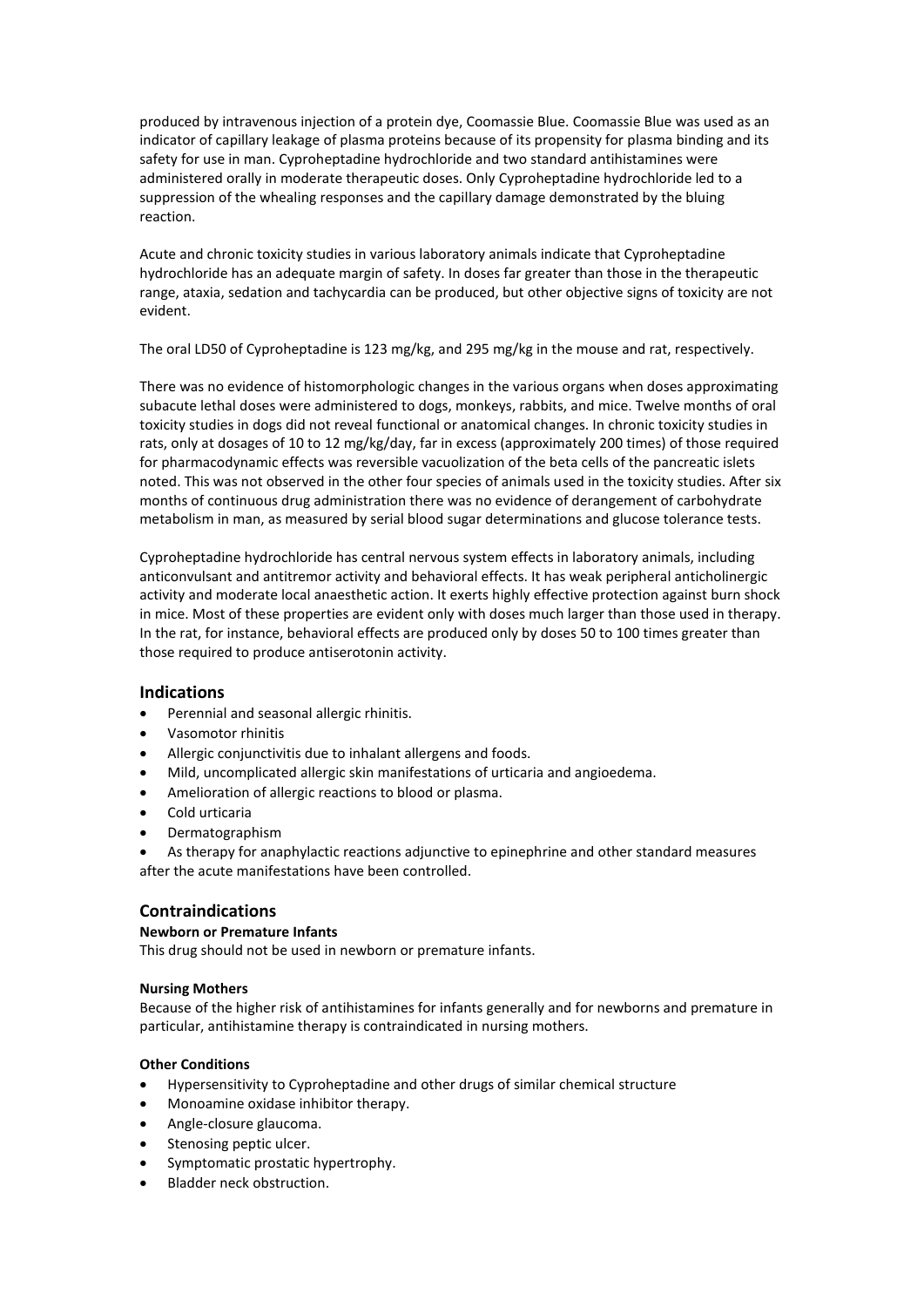- Pyloroduodenal obstruction.
- Elderly, debilitated patients.

## **Warnings**

## **Children**

Over Dosage of antihistamines, particularly in infants and children, may produce hallucinations, central nervous system depression, convulsions, and death.

Antihistamines may diminish mental alertness; conversely, particularly, in the young child, they may occasionally produce excitation.

#### **CNS Depressants**

Antihistamines may have additive effects with alcohol and other CNS depressants, e.g., hypnotics, sedatives, tranquilizers, anti-anxiety agents.

#### **Activities Requiring Mental Alertness**

Patients should be warned about engaging in activities requiring mental alertness and motor coordination, such as driving a car or operating machinery.

Antihistamines are more likely to cause dizziness, sedation, and hypotension in elderly patients.

## **Adverse Reactions**

Adverse Reactions that have been reported with the use of antihistamines are as follows:

#### **Central Nervous System**

Sedation and sleepiness (often transient), dizziness, disturbed coordination, confusion, restlessness, excitation, nervousness, tremor, irritability, insomnia, paresthesias, neuritis, convulsions, euphoria, hallucinations, hysteria, faintness.

#### **Integumentary**

Allergic manifestation of rash and edema, excessive perspiration, urticaria, photosensitivity.

#### **Special Senses**

Acute labyrinthitis, blurred vision, diplopia, vertigo, tinnitus.

#### **Cardiovascular**

Hypotension, palpitation, tachycardia, extrasystoles, anaphylactic shock.

#### **Hematologic**

Hemolytic anemia, leukopenia, agranulocytosis, thrombocytopenia.

#### **Digestive System**

Dryness of mouth, epigastric distress, anorexia, nausea, vomiting, diarrhea, constipation, jaundice.

#### **Genitourinary**

Urinary frequency, difficult urination, urinary retention, early menses.

#### **Respiratory**

Dryness of nose and throat, thickening of bronchial secretions, tightness of chest and wheezing, nasal stuffiness.

#### **Miscellaneous** Fatigue, chills, headache.

**Precautions General**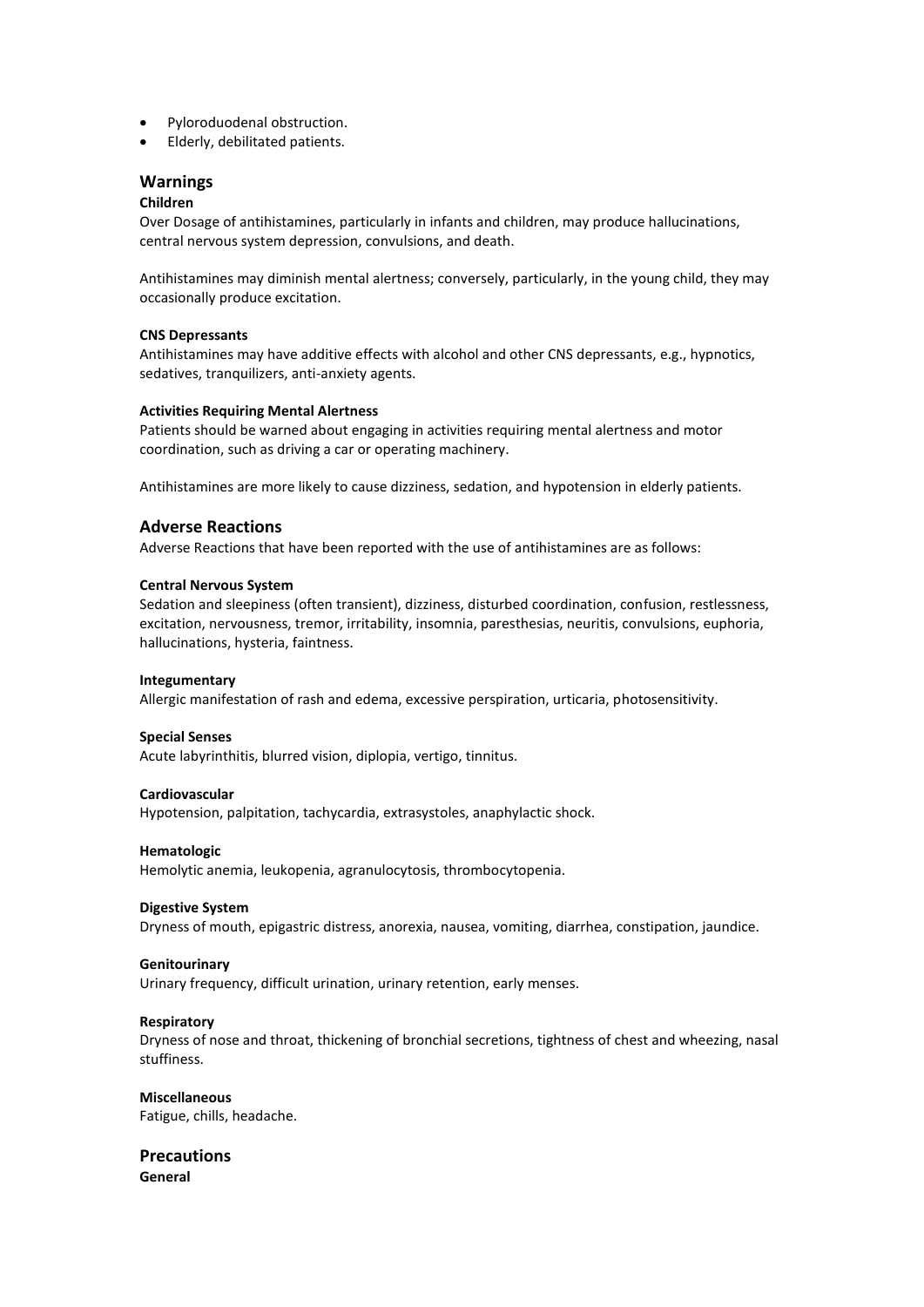Cyproheptadine has an atropine-like action and, therefore, should be used with caution in patients with:

- History of bronchial asthma
- Increased intraocular pressure
- Hyperthyroidism
- Cardiovascular disease
- Hypertension

#### **Information for Patients**

Antihistamines may diminish mental alertness; conversely, particularly, in the young child, they may occasionally produce excitation

Patients should be warned about engaging in activities requiring mental alertness and motor coordination, such as driving a car or operating machinery.

#### **Pregnancy**

#### *Category B*

Animal reproduction studies have failed to demonstrate a risk to the fetus and there are no adequate and well-controlled studies in pregnant women.

#### **Nursing Mothers**

It is not known whether this drug is excreted in human milk. Because many drugs are excreted in human milk, and because of the potential for serious adverse reactions in nursing infants from Cyprodin, a decision should be made whether to discontinue nursing or to discontinue the drug, taking into account the importance of the drug to the mother.

#### **Paediatric Use**

Safety and effectiveness in children below the age of two have not been established*.*

#### **Drug Interactions**

MAO inhibitors prolong and intensify the anticholinergic effects of antihistamines.

Antihistamines may have additive effects with alcohol and other CNS depressants, e.g., hypnotics, sedatives, tranquilizers and anti-anxiety agents.

#### **Dosage and Administration**

Dosage should be individualized according to the needs and the response of the patient.

Although intended primarily for administration to children, the syrup is also useful for administration to adults who cannot swallow tablets.

#### **Children**

The total daily dosage for children may be calculated on the basis of body weight or body area using approximately 0.25 mg/kg/day or 8 mg per square meter of body surface (8 mg/M2). In small children for whom the calculation of dosage based upon body size is most important, it may be necessary to use Cyprodin syrup to permit accurate dosage.

#### *Age 2 to 6 years*

The usual dose is 2 mg (1/2 tablet or 1 teaspoon) two or three times a day, adjusted as necessary to the size and response of the patient. The dose is not to exceed 12 mg a day.

#### *Age 7 to 14 years*

The usual dose is 4 mg (1 tablet or 2 teaspoons) two or three times a day, adjusted as necessary to the size and response of the patient. The dose is not to exceed 16 mg a day.

#### **Adults**